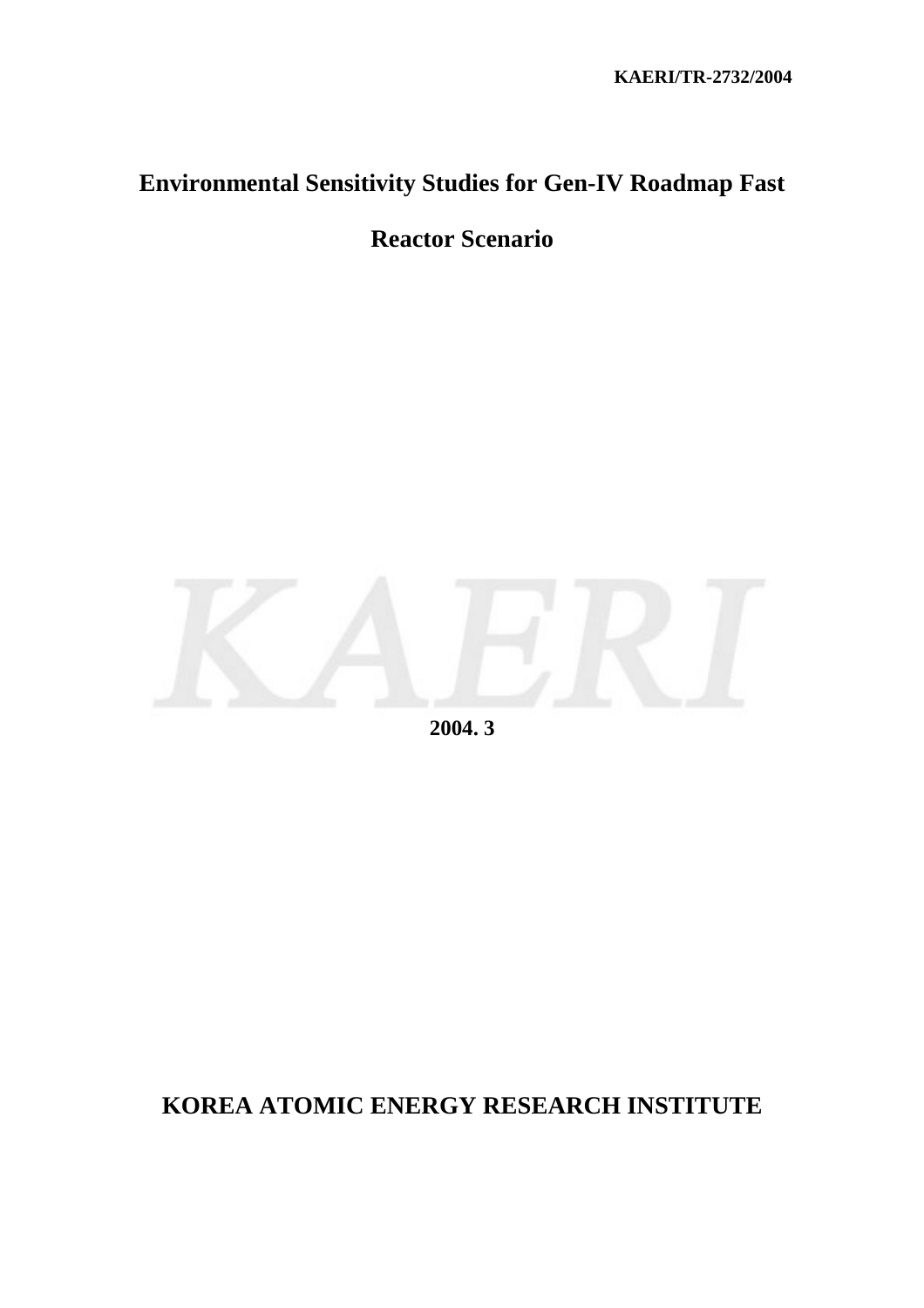<u>2004 년도 "</u>선도

보고서로 제출합니다.

: Environmental Sensitivity Studies for Gen-IV Roadmap Fast Reactor Scenario

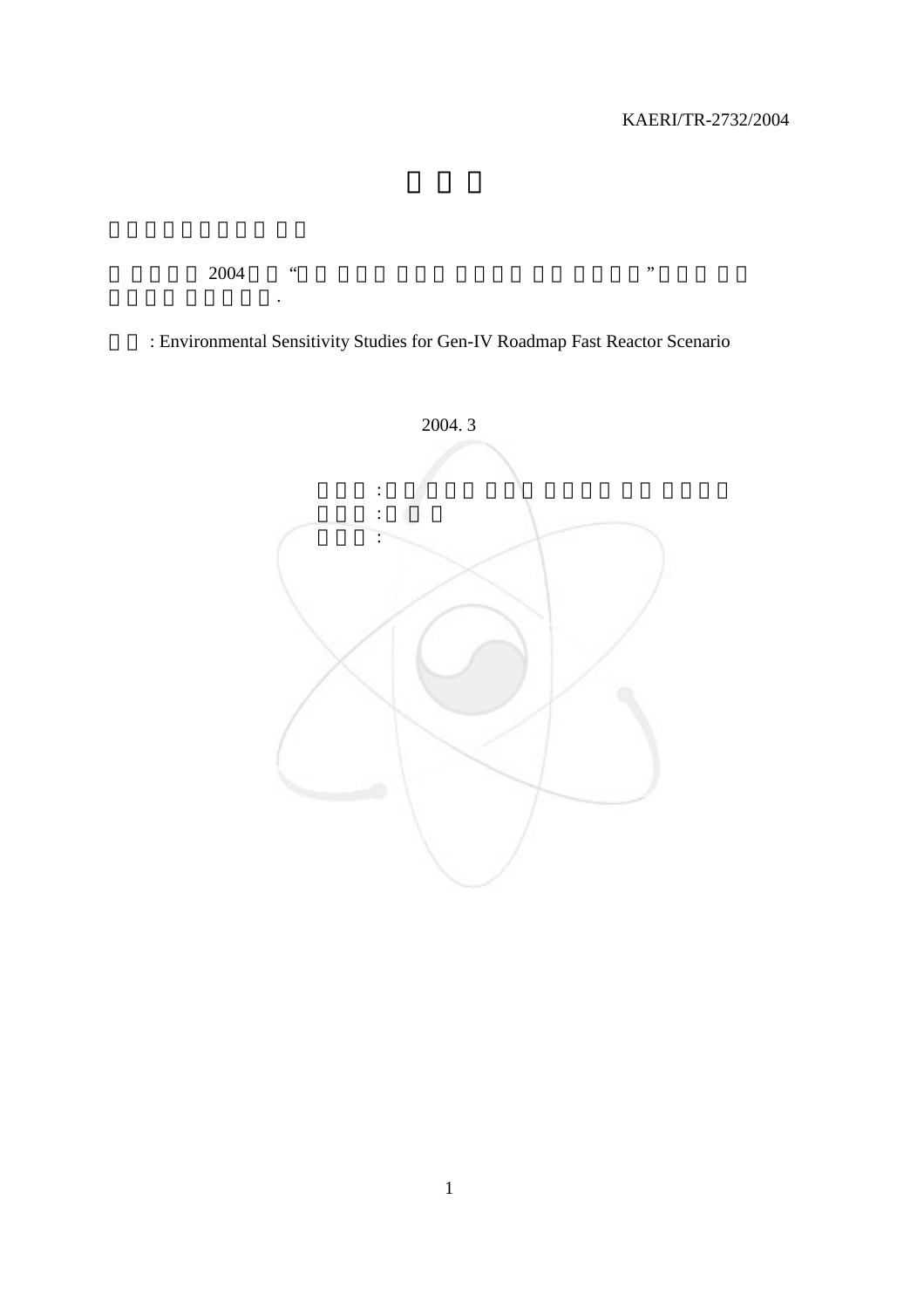## ABSTRACT

The environmental effect of the self-sufficient fast reactor scenario, which is considered as one of the full fissile plutonium and transuranic recycle scenario in Gen-IV roadmap, has been analyzed by using the dynamic analysis method. Through the parametric calculations for the fast reactor deployment time and capacity, the environmental effects of the fuel cycle for important parameters such as the amount of spent fuel and the combined amounts of plutonium and minor actinides were estimated and compared to those of the once-through LWR fuel cycle.

 The results of the sensitivity calculations showed that an early deployment of the fast reactor with a high capacity can reduce the accumulation of spent fuel by up to 37%. Furthermore, the recycling of plutonium and minor actinides can reduce the key repository parameter (long term decay heat). Therefore the favorable environmental effects can be expected with the implementation of the symbiotic fast reactor scenario.

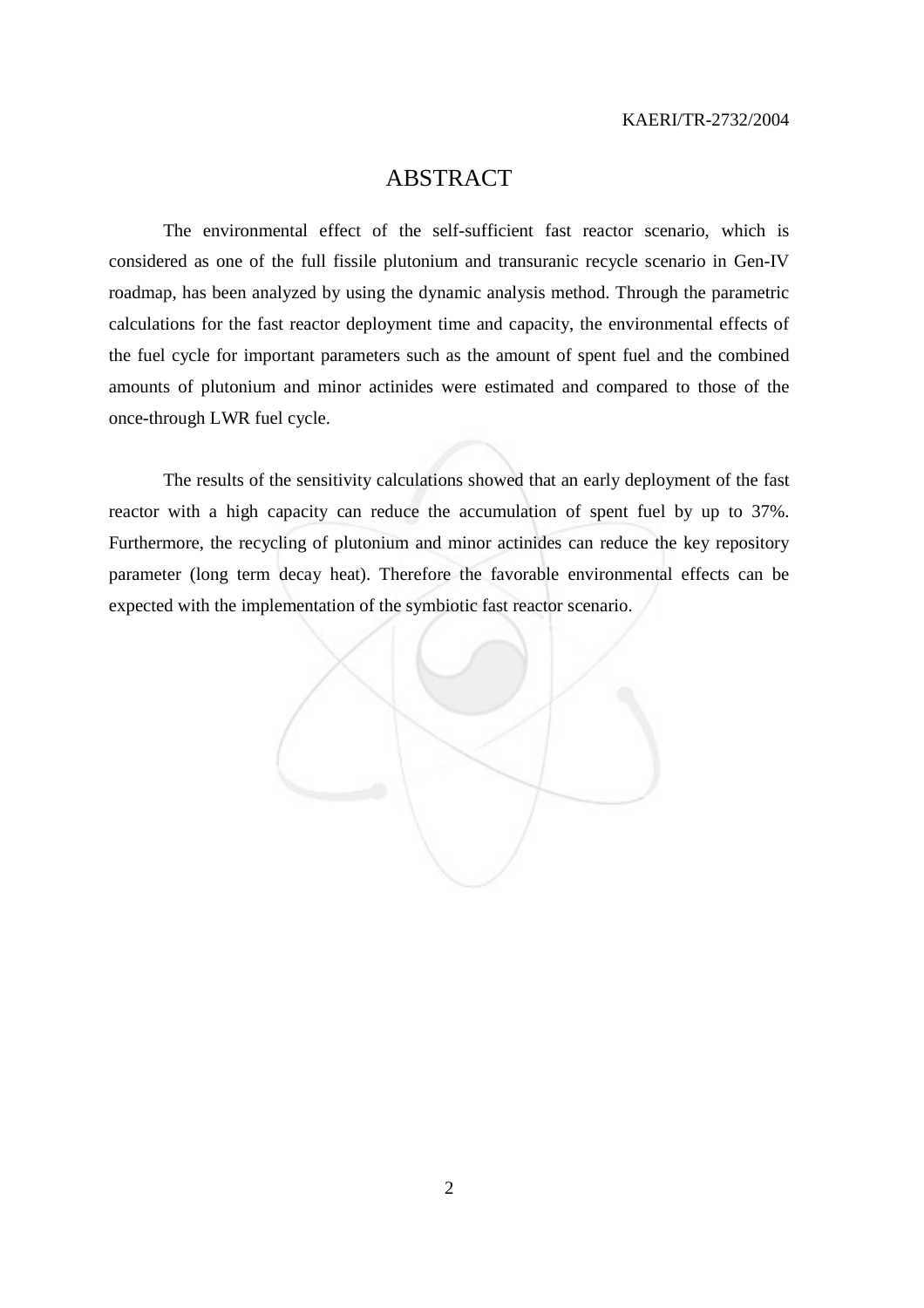## **CONTENTS**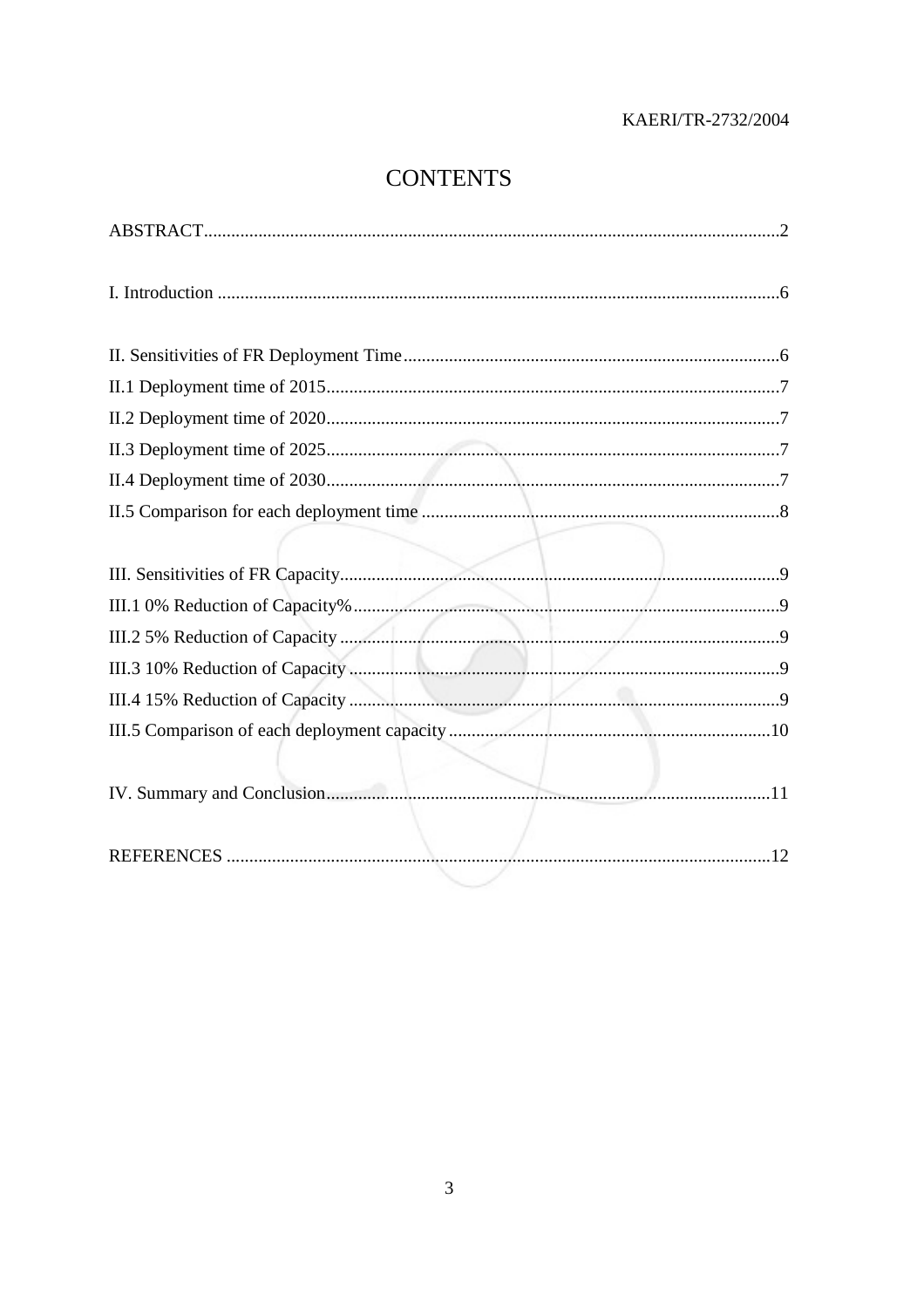## LIST OF TABLES

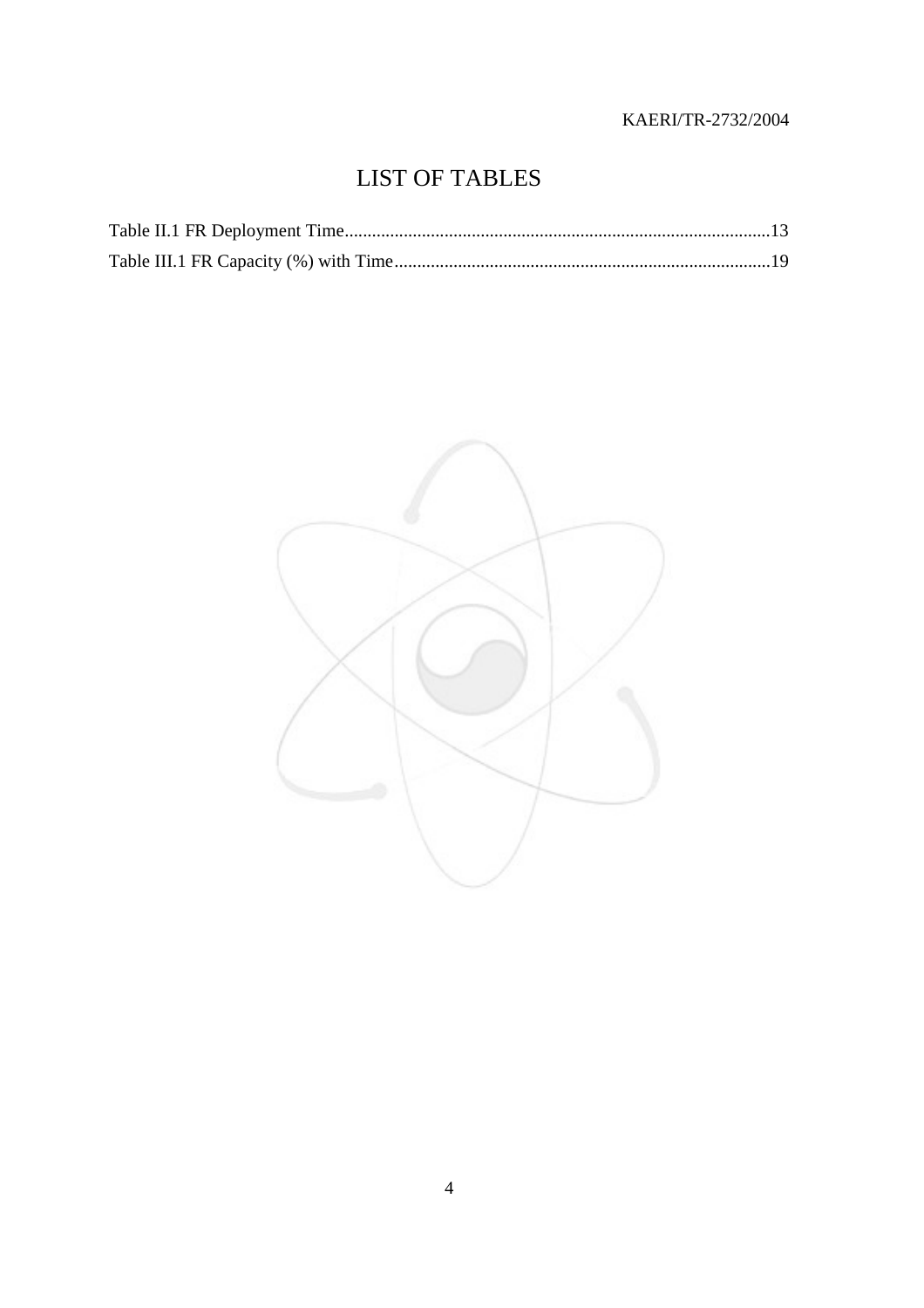## LIST OF FIGURES

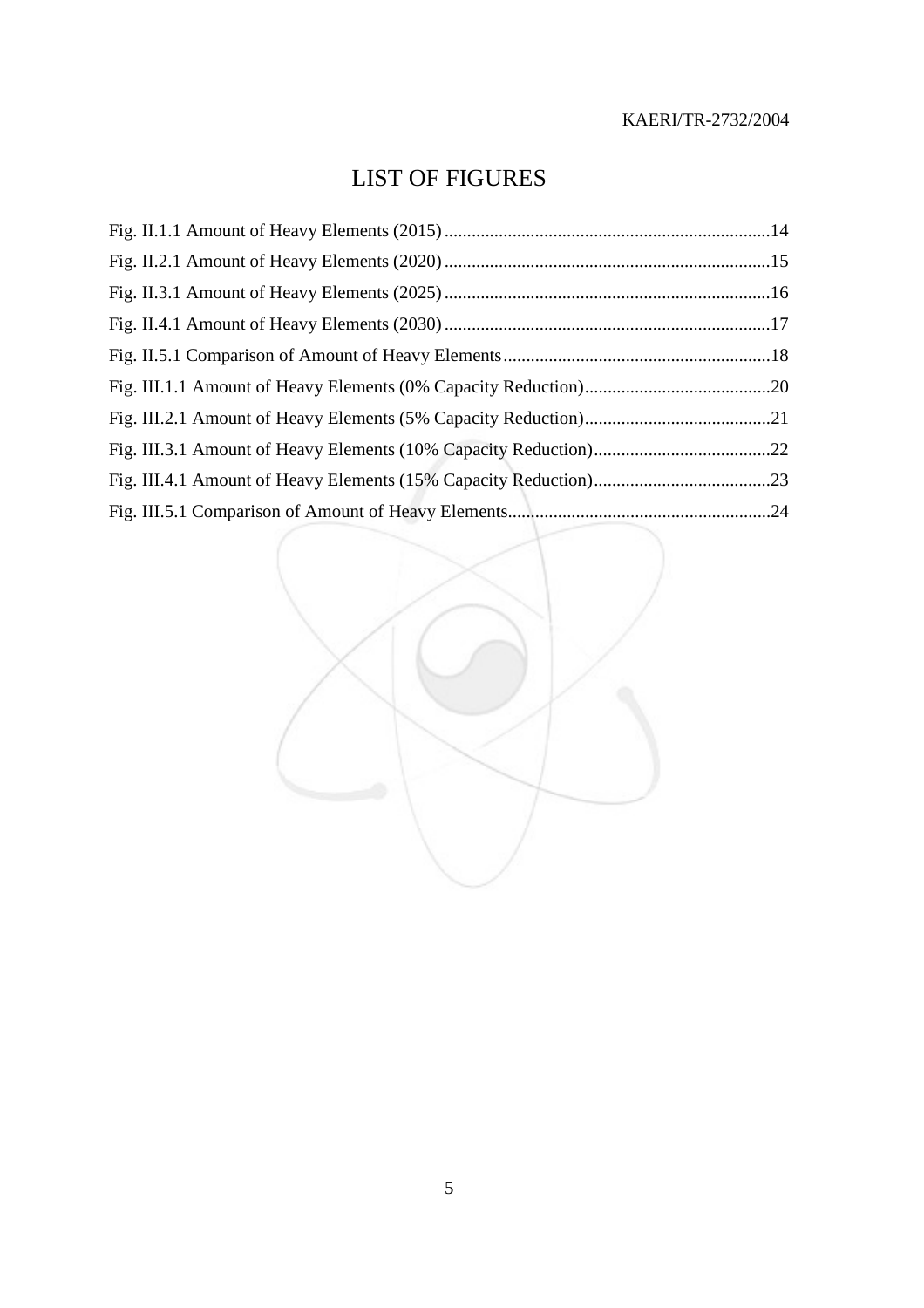#### **I. Introduction**

The full fissile plutonium and transuranic (TRU) recycle fuel cycle scenario introduces both multiple recycle and fast neutron spectrum reactors, which can extend the source of fuel and shrink the source of waste. In the Gen-IV Roadmap<sup>1</sup>, three kinds of symbiotic scenario are considered; In the first scenario, LWR UOX once-through plants are deployed paired with a fast burner reactor operating on a closed cycle to manage the back end of the fuel cycle-the goal is to reduce the waste burden destined for the repository from the nuclear energy park overall-while retaining a dominance of LWR UOX once-through plants in the energy mix. The second scenario illustrates the use of fissile self-sufficient fast reactor closed fuel cycles in symbiosis with thermal once-through power plants to both manage the waste from the entire energy park and to reduce dependence on virgin ore reserves. The third scenario illustrates the efficacy of converting already deployed fast reactors from a burning (or fissile-self sufficient) operation to breeding at the appropriate time as the way to cap virgin ore withdrawals when economic conditions favor the switchover-with no degradation of the continuing waste management function

In this study, environmental effects of the fissile self-sufficient (BR=1.0) fast reactor scenario have been analyzed by using the dynamic analysis code  $DYMOND$ <sup>1,2</sup>. The important parameters affect to the environment such as the amount of spent fuel, plutonium and fission products, were analyzed and compared. For the sensitivity studies, two cases were considered; FR deployment time and FR capacity. For the FR deployment sensitivities, the deployment time varies from 2015 to 2030, and for FR capacity sensitivities, the deploying FR capacities varied by 0%, -5%, -10% and -15% of total deployed capacity.

In Chapter II, the results are described for FR deployment time, and the results of the deployment capacity are discussed in Chapter III. Finally, Summary and conclusion are given in Chapter IV.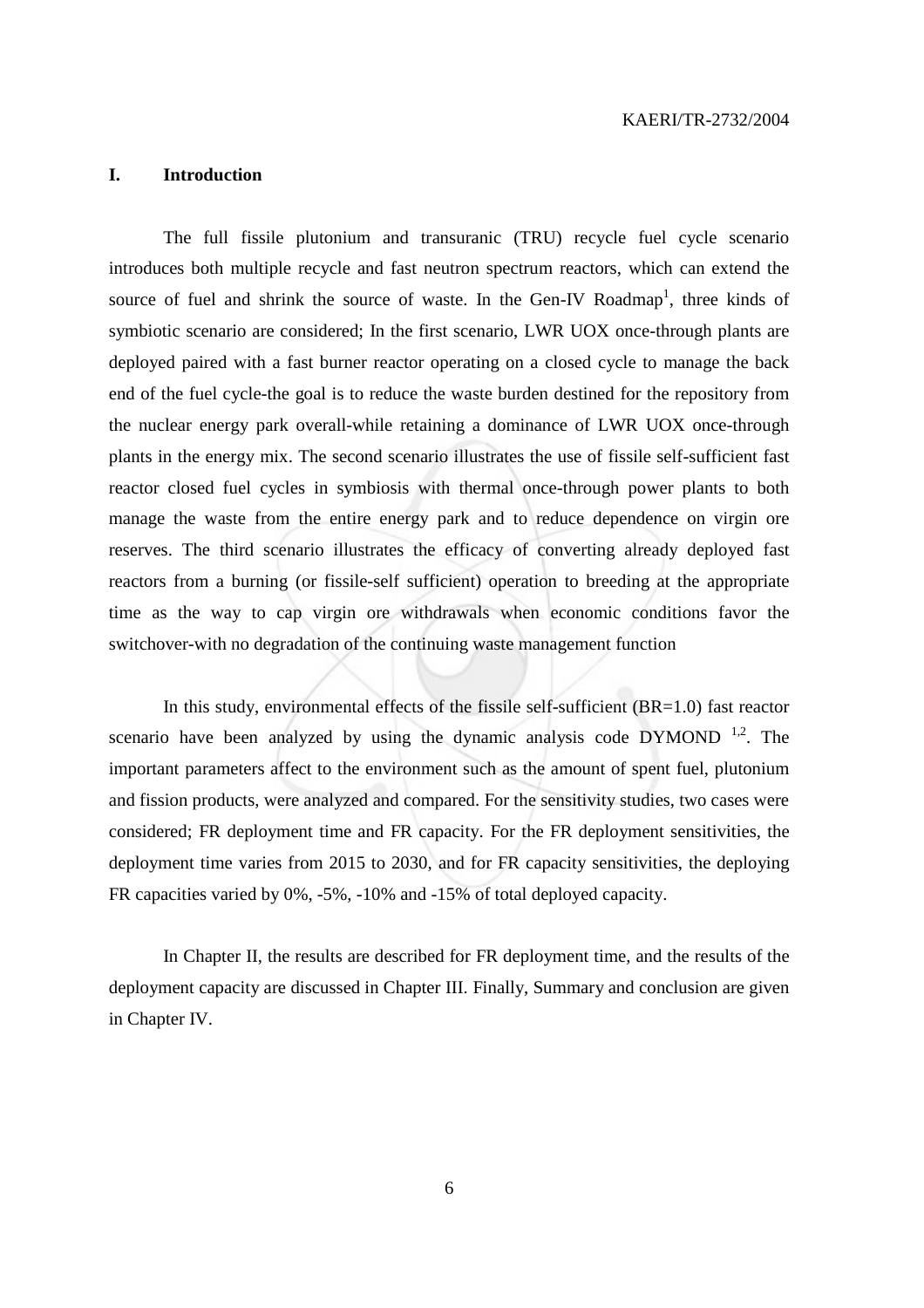#### **II. Sensitivities of FR Deployment Time**

The basic fuel cycle scenario is same as that of the Gen-IV Road map case. It assumes that all of the spent LWR and FR fuel are reprocessed and recycled in FR with the recovered MA. In this study, the FR deployment time with the LWR and MOX spent fuel reprocessing time has been changed, which in shown in Table II.1.

#### *II.1 Deployment time of 2015*

A summary for the results of this scenario is shown in Figures II.1.1 The LWR SF reaches a peak around the year 2015. Beyond the year 2015 it starts to decrease and eventually goes to zero at the year 2065.

The amount of the unused PU varies with the FR capacity, and it is 0.28 kt at the year 2100. The burned uranium and FP increase with time. The amounts of burned uranium and FP at the year 2100 are 2450 and 185 kt, respectively.

#### *II.2 Deployment time of 2020*

A summary for the results of this scenario is shown in Figures II.2.1 The LWR SF reaches a peak around the year 2020. Beyond the year 2020 it starts to decrease and eventually goes to zero at the year 2065.

The amount of the unused PU varies with the FR capacity, and it is 2.4 kt at the year 2100. The burned uranium and FP increase with time. The amounts of burned uranium and FP at the year 2100 are 2530 and 183 kt, respectively

#### *II.3 Deployment time of 2025*

A summary for the results of this scenario is shown in Figures II.3.1 The LWR SF reaches a peak around the year 2025. Beyond the year 2025 it starts to decrease and eventually goes to zero at the year 2082.

The amount of the unused PU varies with the FR capacity, and it is 4.4 kt at the year 2100. The burned uranium and FP increase with time. The amounts of burned uranium and FP at the year 2100 are 2620 and 188 kt, respectively.

#### *II.4 Deployment time of 2030*

A summary for the results of this scenario is shown in Figures II.4.1 The LWR SF reaches a peak around the year 2030, Beyond the year 2030, it starts to decrease and reaches 17 kt at the year 2100.

The amount of the unused PU varies with the FR capacity, and it is 6.2 kt at the year 2100. The burned uranium and FP increase with time. The amounts of burned uranium and FP at the year 2100 are 2700 and 188 kt, respectively.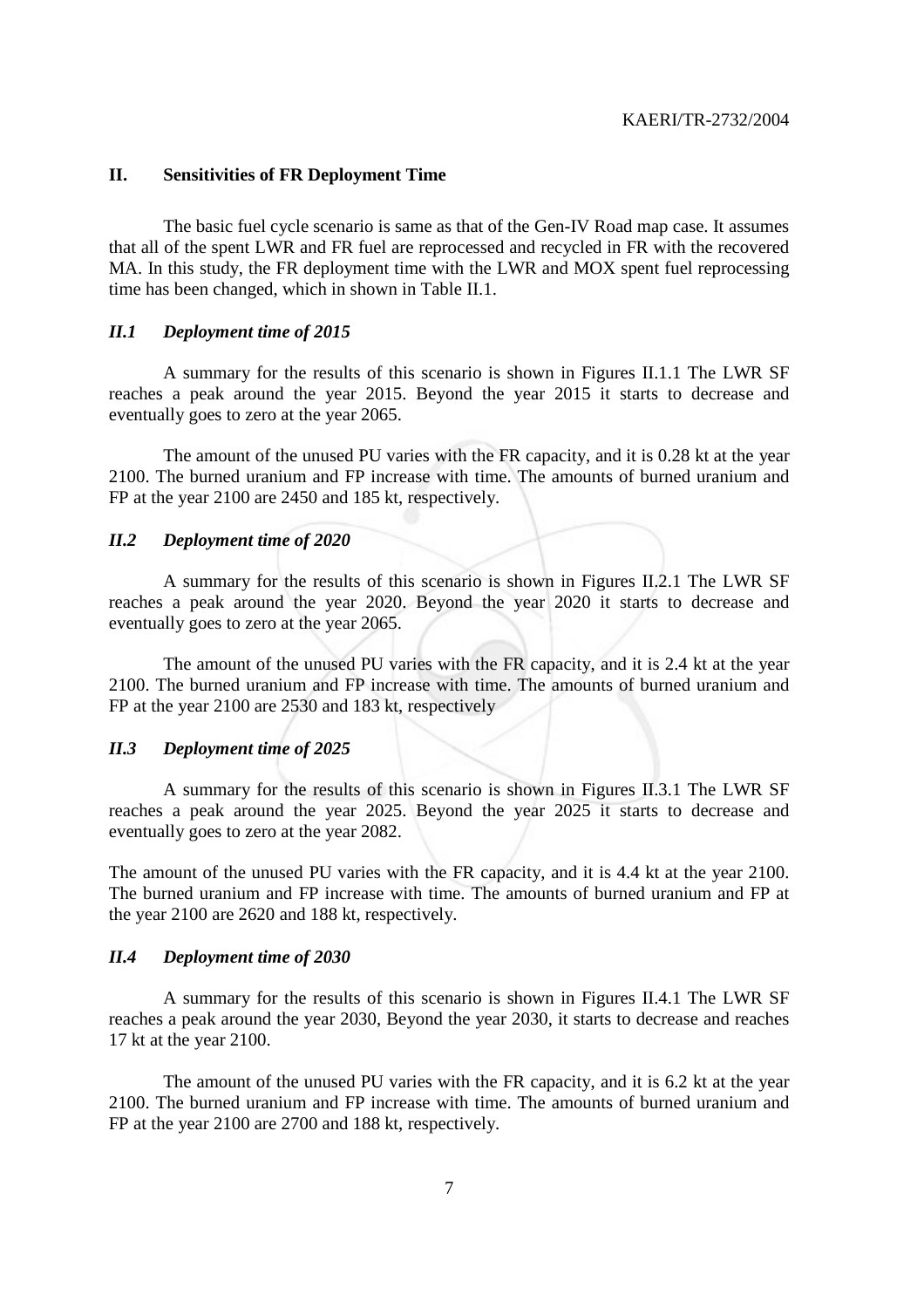#### *II.5 Comparison for each deployment time*

A comparison results among the deployment time are summarized in Figure II.5.1 Figure II.5.1 shows the variation of the burned uranium, unused plutonium and FP. The burned uranium varies from 2450 kt to 2700 kt between year 2015 and 2030 of deployment time.

Also, it can be seen that the amount of unused plutonium increases from 0.28 kt to 6.22 kt between deployment time 2015 and 2030. However, the variation of the amount of the FP is very small.

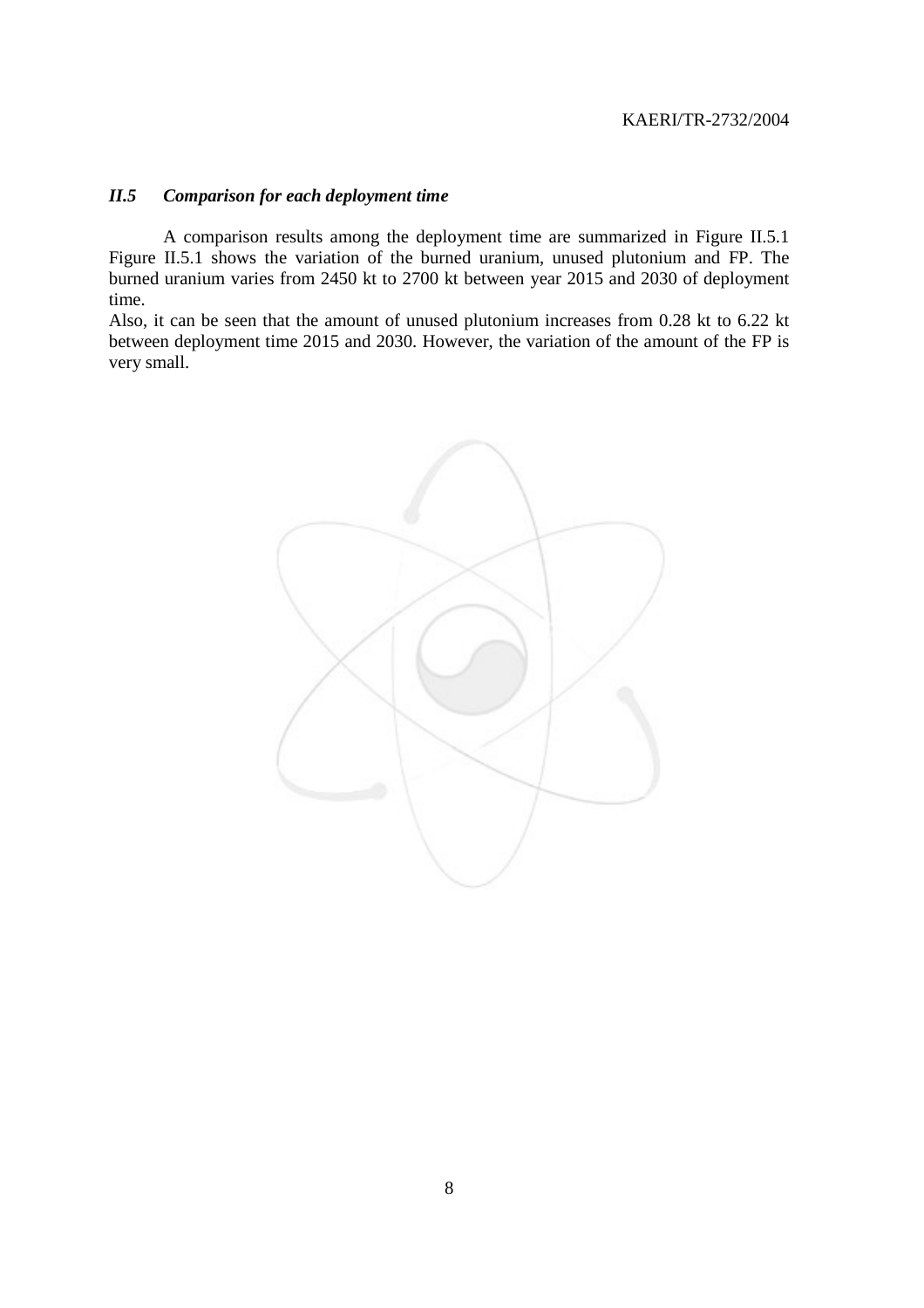#### **III. Sensitivities of FR Capacity**

In this Chapter, the sensitivities have been investigated for the FR capacity variation. The variation of the FR capacity is shown in Table III.1.

#### *III.1 0% Reduction of Capacity%*

A summary for the results of this scenario is shown in Figures III.1.1 The LWR SF reaches a peak around the year 2015. Beyond the year 2015 it starts to decrease and eventually goes to zero at the year 2065.

The amount of the unused PU varies with the FR capacity, and it is 0.28 kt at the year 2100. The burned uranium and FP increase with time. The amounts of burned uranium and FP at the year 2100 are 2450 and 185 kt, respectively.

#### *III.2 5% Reduction of Capacity*

A summary for the results of this scenario is shown in Figures III.2.1 The LWR SF reaches a peak around the year 2015, Beyond the year 2015, it starts to decrease and eventually goes to zero at the year 2065.

The amount of the unused PU varies with the FR capacity, and it is 7.3 kt at the year 2100. The burned uranium and FP increase with time. The amounts of burned uranium and FP at the year 2100 are 2650 and 186.3 kt, respectively.

#### *III.3 10% Reduction of Capacity*

A summary for the results of this scenario is shown in Figures II.4.1 The LWR SF reaches a peak around the year 2015. Beyond the year 2015 it starts to decrease and eventually goes to zero at the year 2060.

The amount of the unused PU varies with the FR capacity, and it is 14.2 kt at the year 2100. The burned uranium and FP increase with time. The amounts of burned uranium and FP at the year 2100 are 2850 and 188.9 kt, respectively.

#### *III.4 15% Reduction of Capacity*

A summary for the results of this scenario is shown in Figures II.4.1 The LWR SF reaches a peak around the year 2015. Beyond the year 2015 it starts to decrease and eventually goes to zero at the year 2060.

The amount of the unused PU varies with the FR capacity, and it is 21.2 kt at the year 2100. The burned uranium and FP increase with time. The amounts of burned uranium and FP at the year 2100 are 3040 and 190.3 kt, respectively.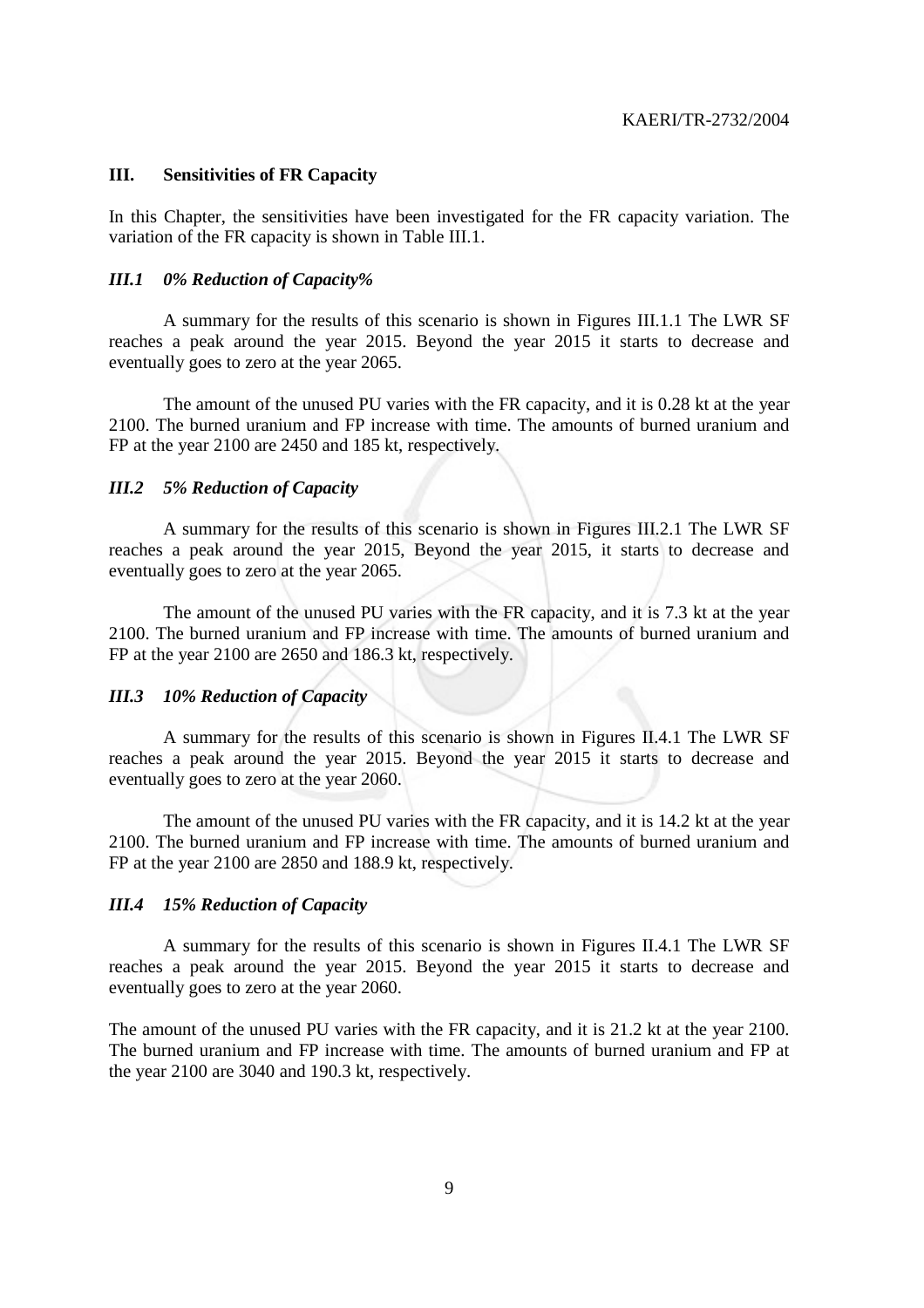#### *III.5 Comparison of each deployment capacity*

A comparison results among the deployment time are summarized in Figure III.5.1, which shows the variation of the burned uranium, unused plutonium and FP. The burned uranium varies from 2450 kt to 3040 kt between 0% reduction and 15% reduction of the FR capacity.

Also, it can be seen that the amount of unused plutonium increases from 0.28 kt to 21.2 kt between the FR capacity reduction 0% and 15%. However, the FP increases slightly.

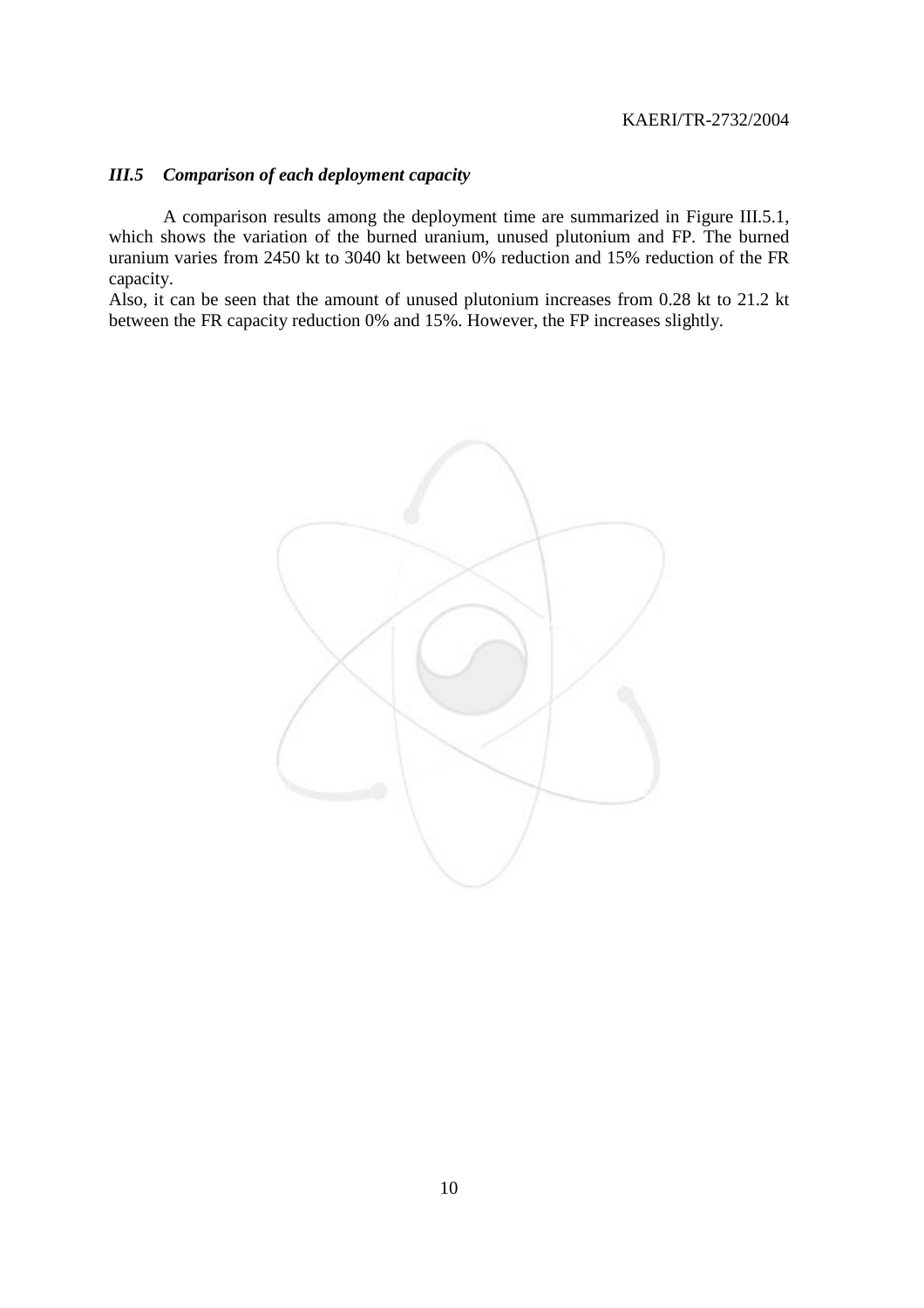#### **IV. Summary and Conclusion**

The environmental effects of the FR (BR=1.0) fuel cycle have been investigated through the sensitivities of deployment time and capacity. For the environmental analysis, the important parameters such as the amount of SF, uranium, Pu and FP have been calculated and compared each other.

From the sensitivities of the deployment time, it can be summarized as follows:

- If the deployment time is delayed from the year 2015 to 2030, the amount of total SF and burned uranium increase 17 kt and 250 kt, respectively.
- If the deployment time is delayed from the year 2015 to 2030, the amount of unused Pu increases  $~6$  kt. And, the increasing of FP is  $~2\%$ .

From the sensitivities of the deployment capacity, it can be summarized as follows:

- If the deployment capacity is reduced by 15%, the amount of burned uranium increases 590 kt.
- If the deployment capacity is reduced by 15%, the amount of unused Pu increases  $\sim$ 21 kt. And, the increasing of FP is  $\sim$ 3%.

From the above results, it can be seen that the deployment time and capacity can affect to the environment, therefore it can be concluded that earlier deployment with higher deployment capacity of the FR can reduce the environmental impacts.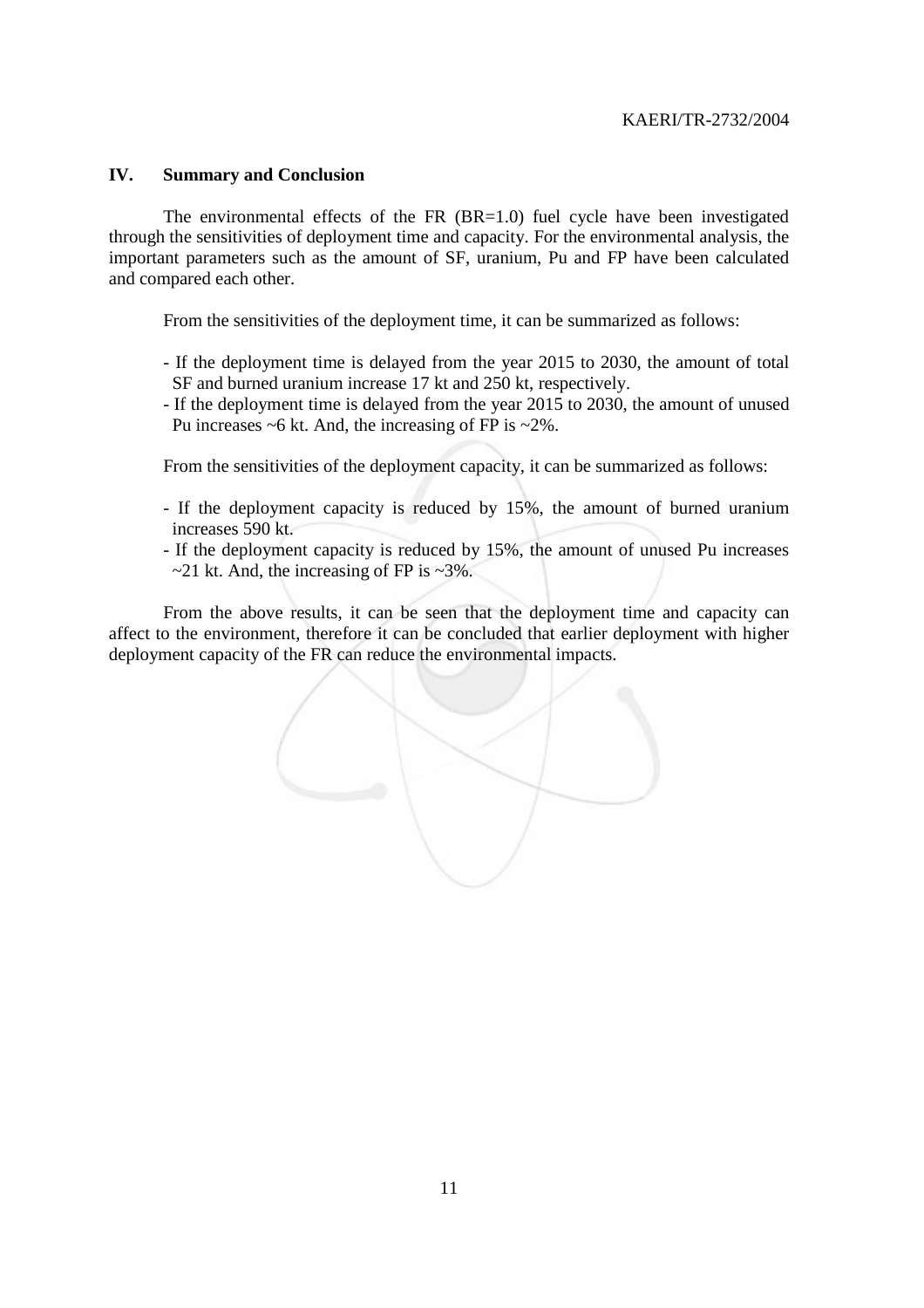#### REFERENCES

- 1. US-Department of Energy, "A Technology Roadmap for Generation IV Nuclear Energy Systems," GIF-002-00, Dec. 2002.
- 2. J. H. PARK and A. M. YACOUT, "Modeling Report of DYMOND Code (DUPIC Version)", KAERI/TR-2472/2003, KAERI (2003)

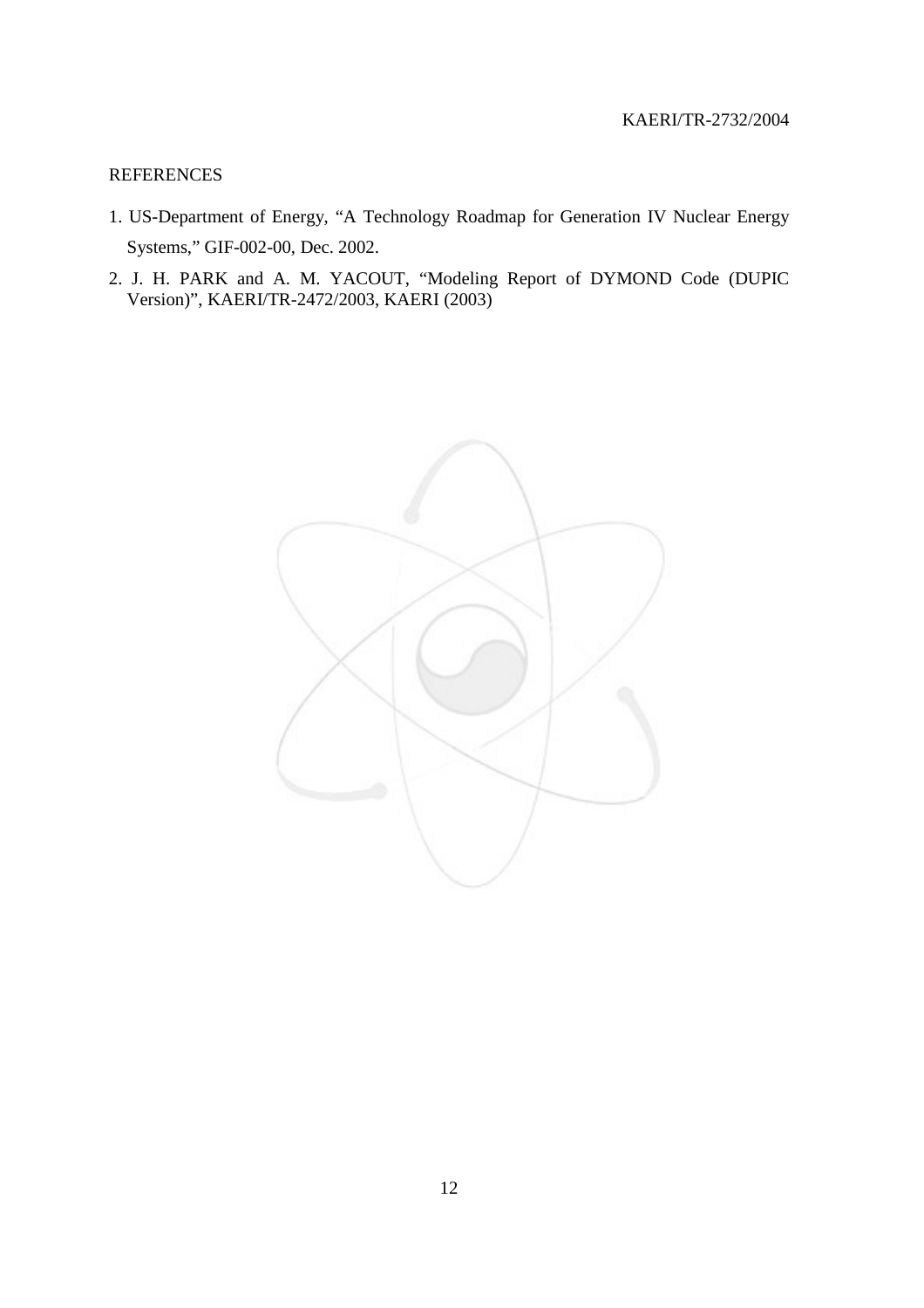| Case | FR Deployment Time | <b>LWR SF Reprocessing</b> | FR SF Reprocessing |  |
|------|--------------------|----------------------------|--------------------|--|
|      |                    | Time                       | Time               |  |
|      | 2015               | 2010                       | 2015               |  |
|      | 2020               | 2015                       | 2020               |  |
|      | 2025               | 2020                       | 2025               |  |
|      | 2030               | 2025                       | 2030               |  |

## Table II.1 FR Deployment Time

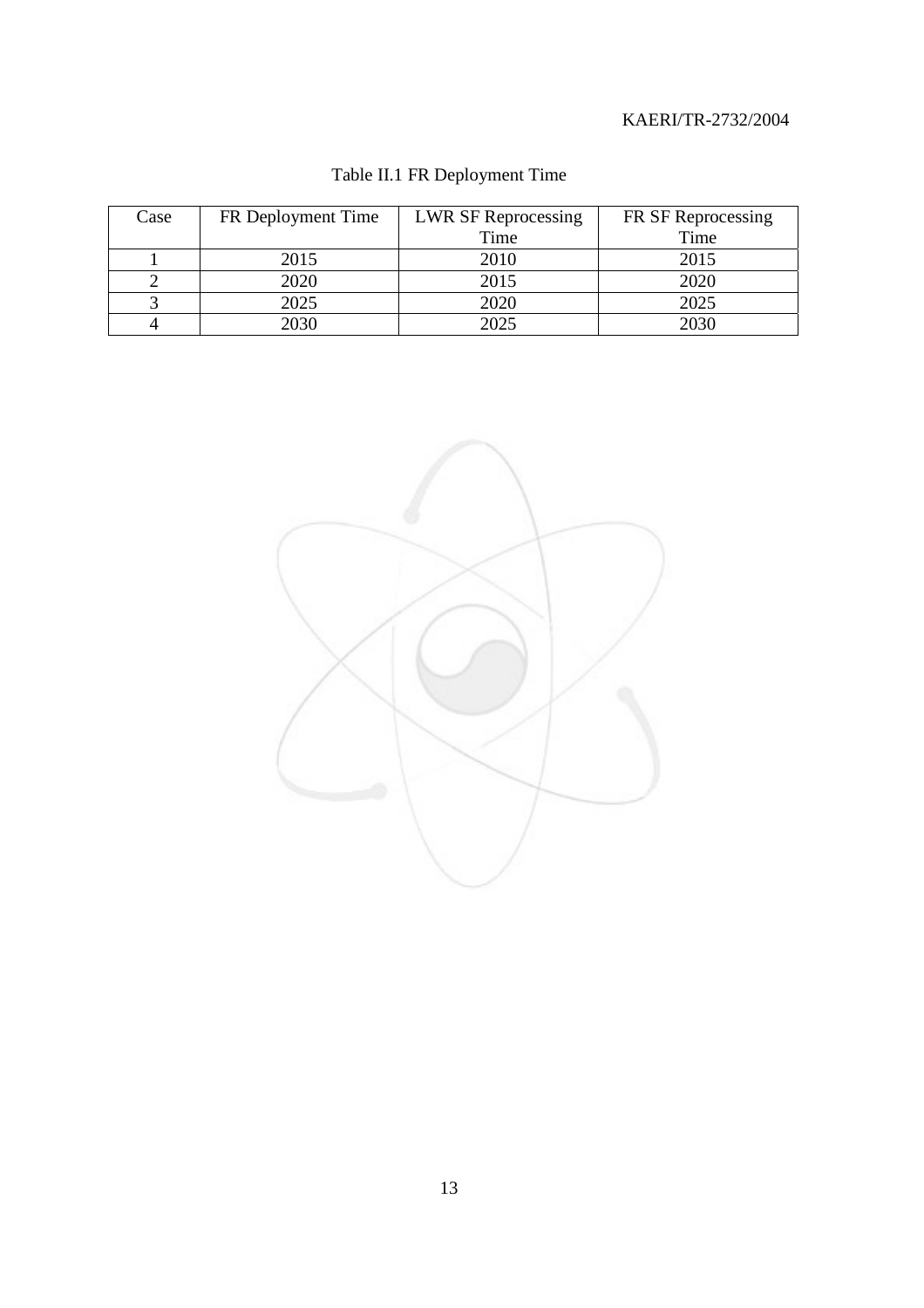

Fig. II.1.1 Amount of Heavy Elements (2015)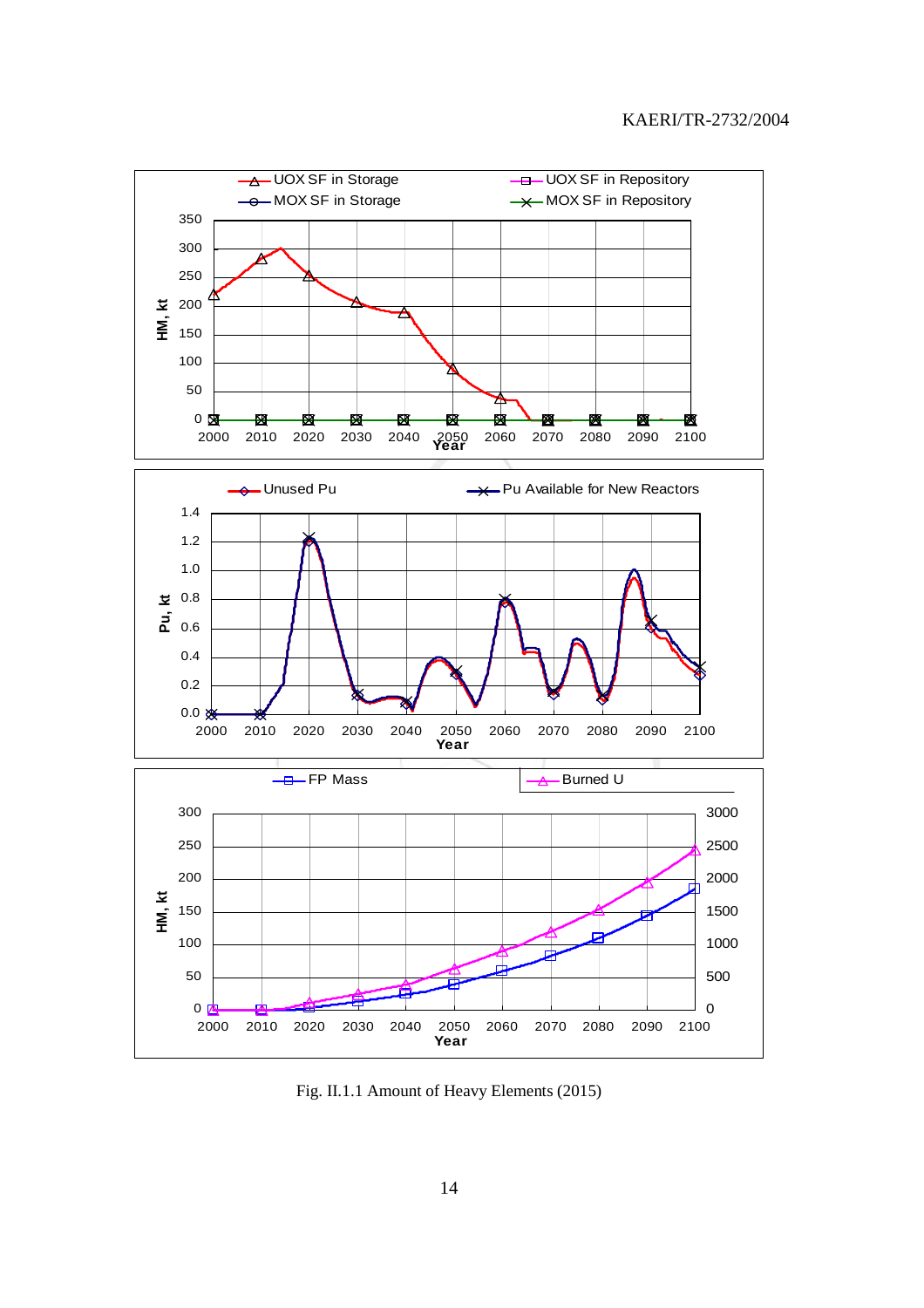





Fig. II.2.1 Amount of Heavy Elements (2020)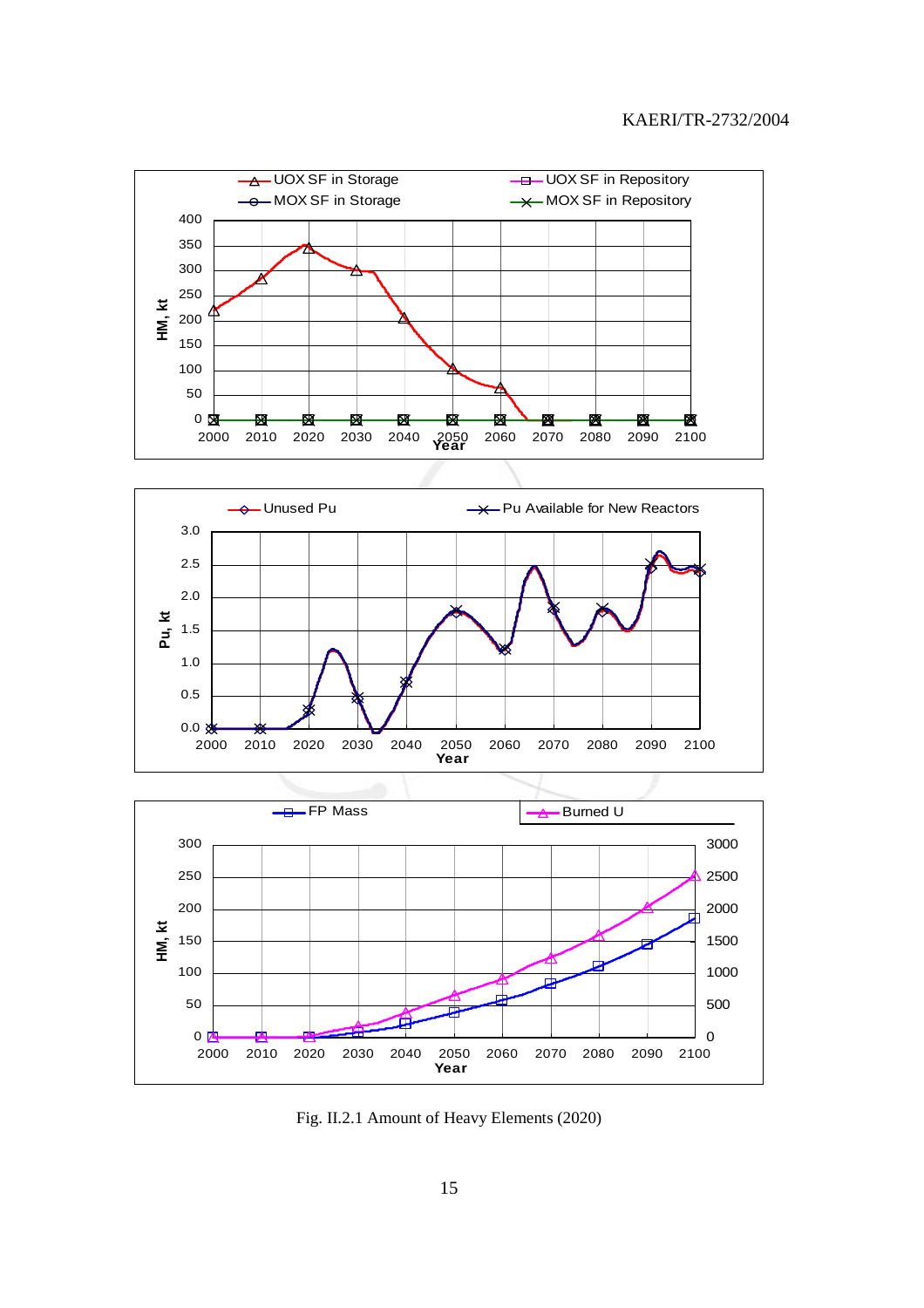

Fig. II.3.1 Amount of Heavy Elements (2025)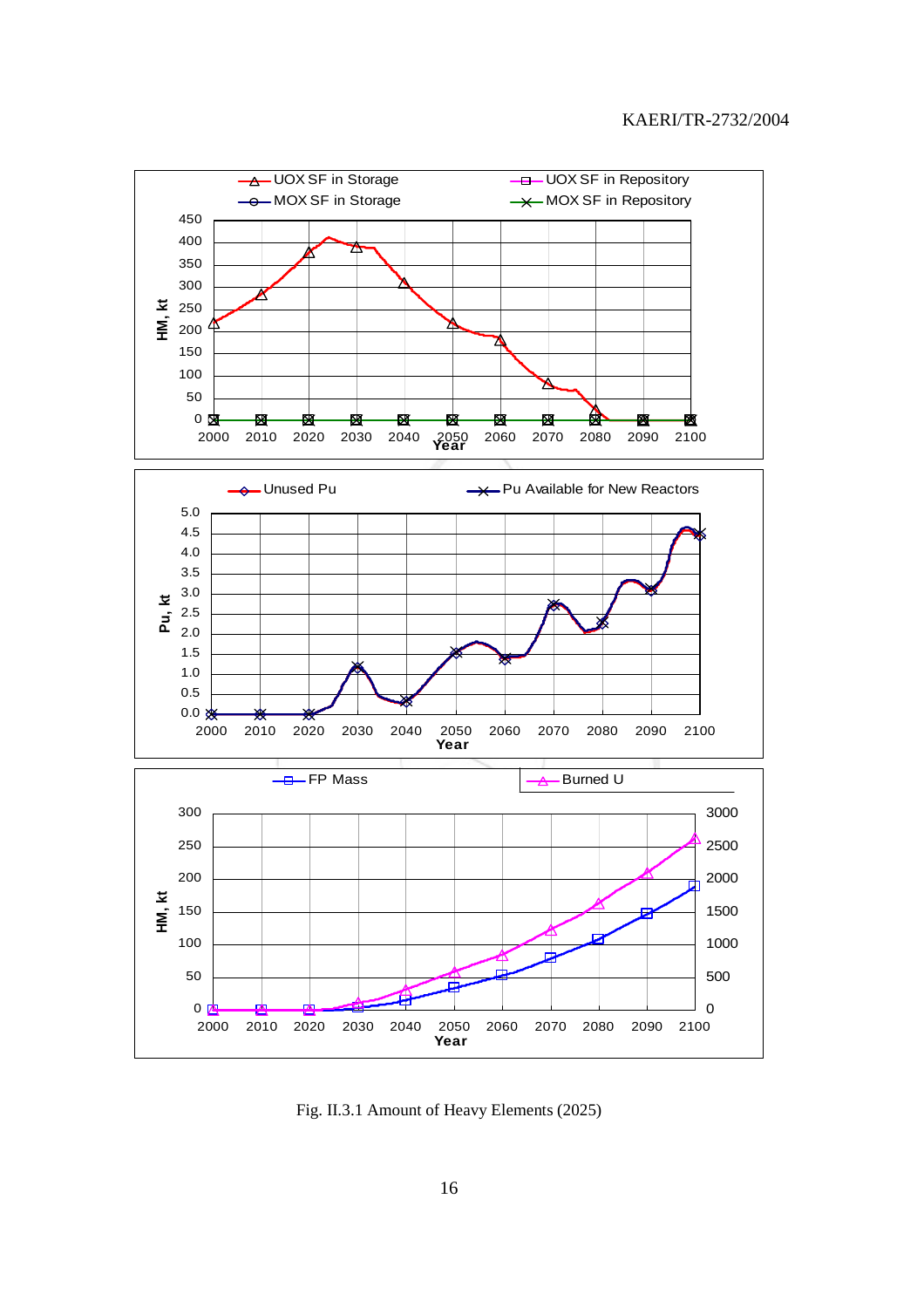

Fig. II.4.1 Amount of Heavy Elements (2030)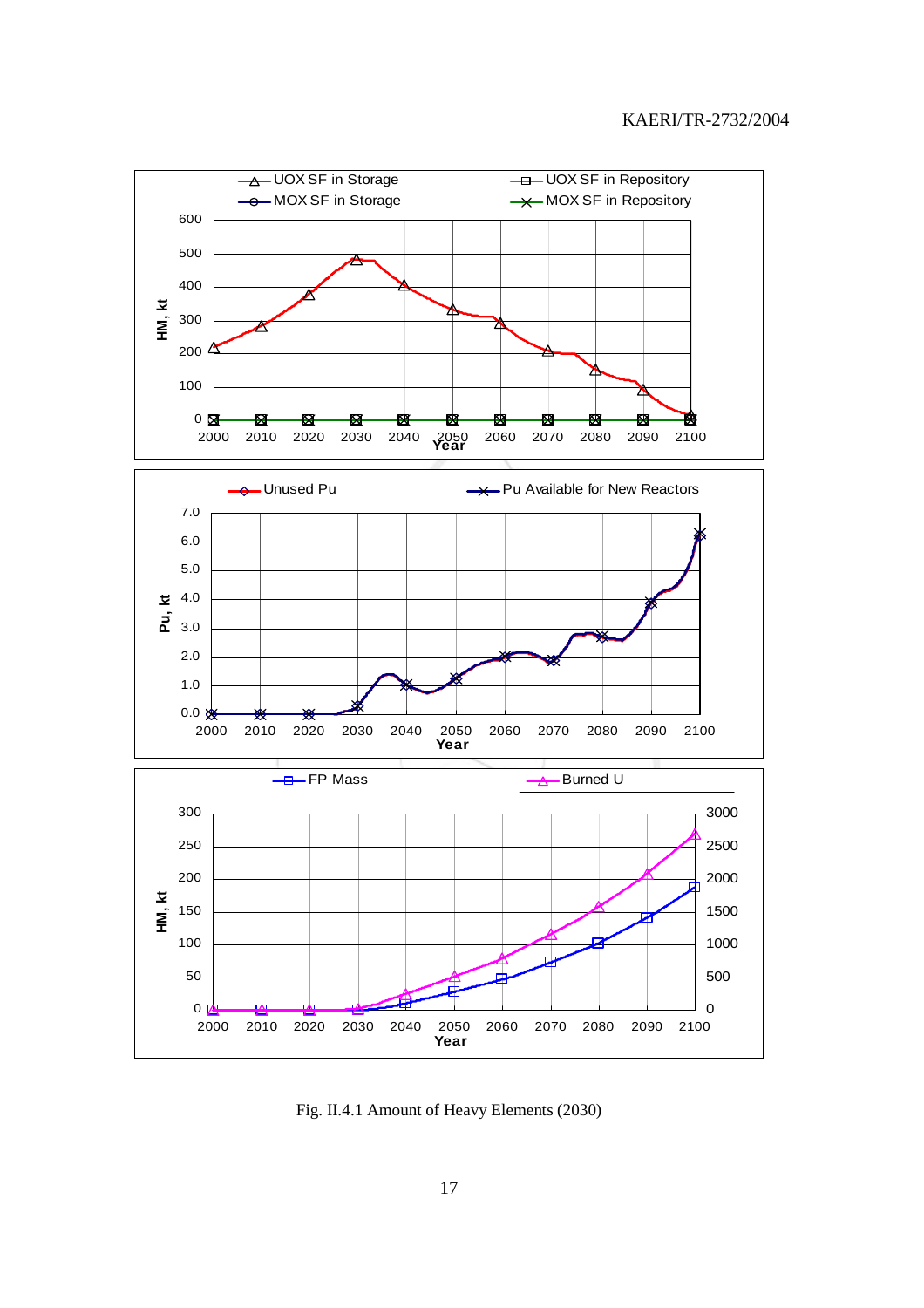

Fig. II.5.1 Comparison of Amount of Heavy Elements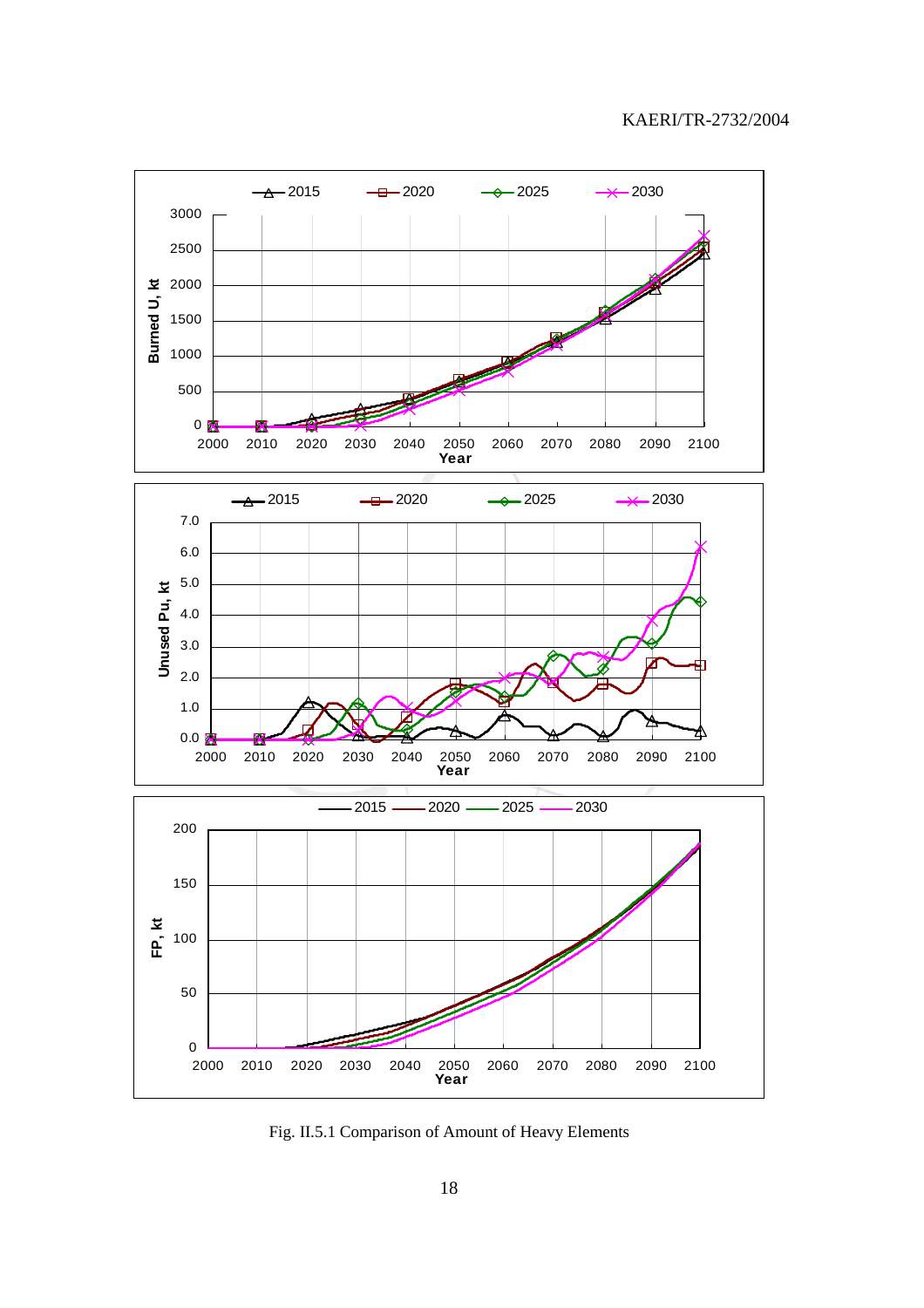| Year | Case 1           | Case 2           | Case 3           | Case 4           |
|------|------------------|------------------|------------------|------------------|
| 2000 | U                | $\theta$         | 0                | O                |
| 2005 | $\boldsymbol{0}$ | $\boldsymbol{0}$ | $\boldsymbol{0}$ | $\boldsymbol{0}$ |
| 2010 | $\boldsymbol{0}$ | $\boldsymbol{0}$ | $\boldsymbol{0}$ | $\boldsymbol{0}$ |
| 2015 | 60               | 55               | 50               | 45               |
| 2020 | 45               | 40               | 35               | 30               |
| 2025 | 25               | $20\,$           | 15               | 10               |
| 2030 | 25               | 20               | 15               | 10               |
| 2035 | 30               | 25               | $20\,$           | 15               |
| 2040 | 40               | 35               | 30               | $25\,$           |
| 2045 | 40               | 35               | 30               | $25\,$           |
| 2050 | 15               | 10               | 5                | $\boldsymbol{0}$ |
| 2055 | 40               | 35               | 30               | 25               |
| 2060 | 35               | $30\,$           | 25               | $20\,$           |
| 2065 | 20               | 15               | 10               | 5                |
| 2070 | 35               | 30               | 25               | $20\,$           |
| 2075 | 30               | 25               | 20               | 15               |
| 2080 | 50               | 45               | 40               | 35               |
| 2085 | 40               | 35               | 30               | 25               |
| 2090 | 40               | 35               | 30               | $25\,$           |
| 2095 | 40               | 35               | 30               | 25               |
| 2100 | 40               | 35               | 30               | 25               |

## Table III.1 FR Capacity (%) with Time

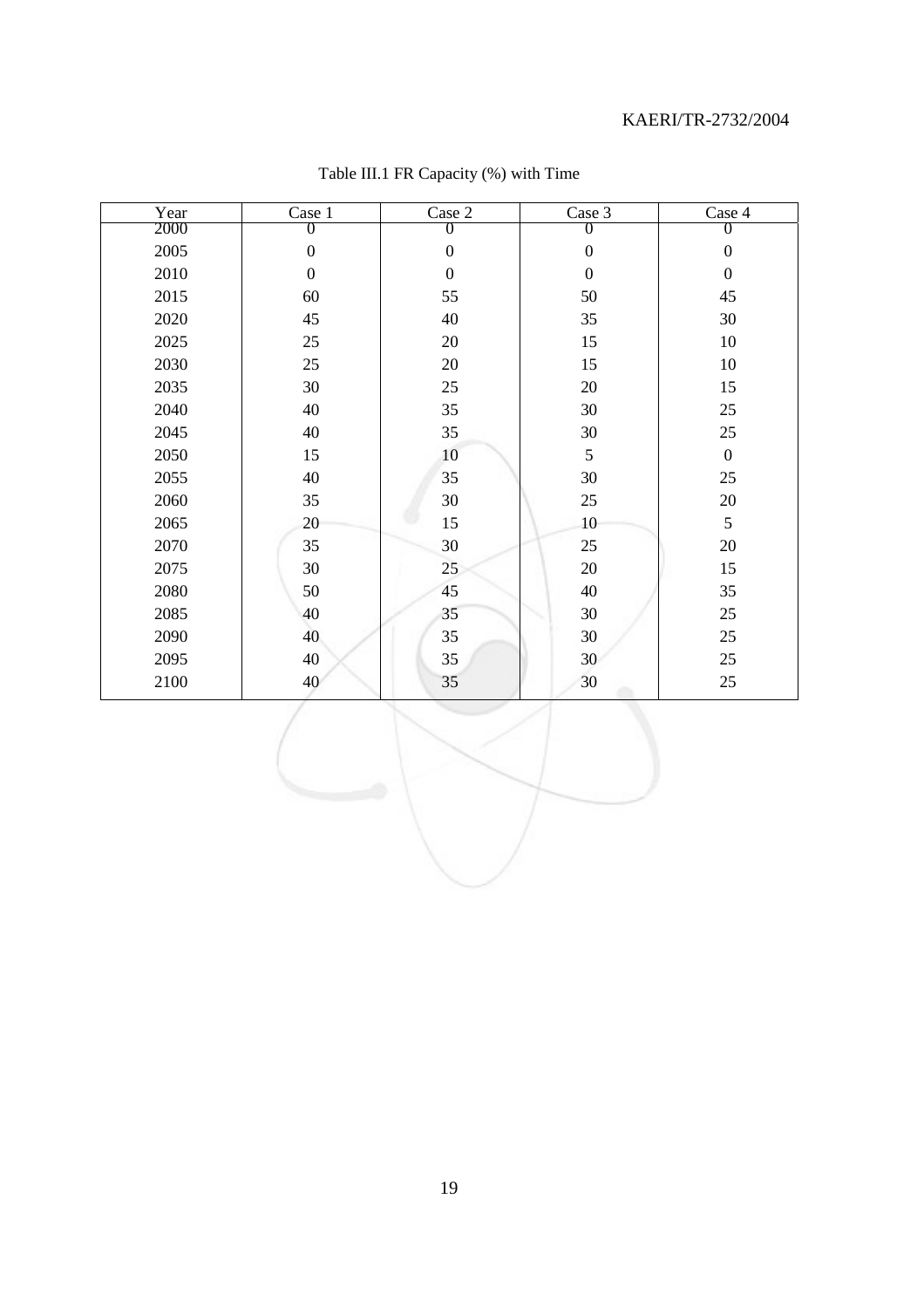

Fig. III.1.1 Amount of Heavy Elements (0% Capacity Reduction)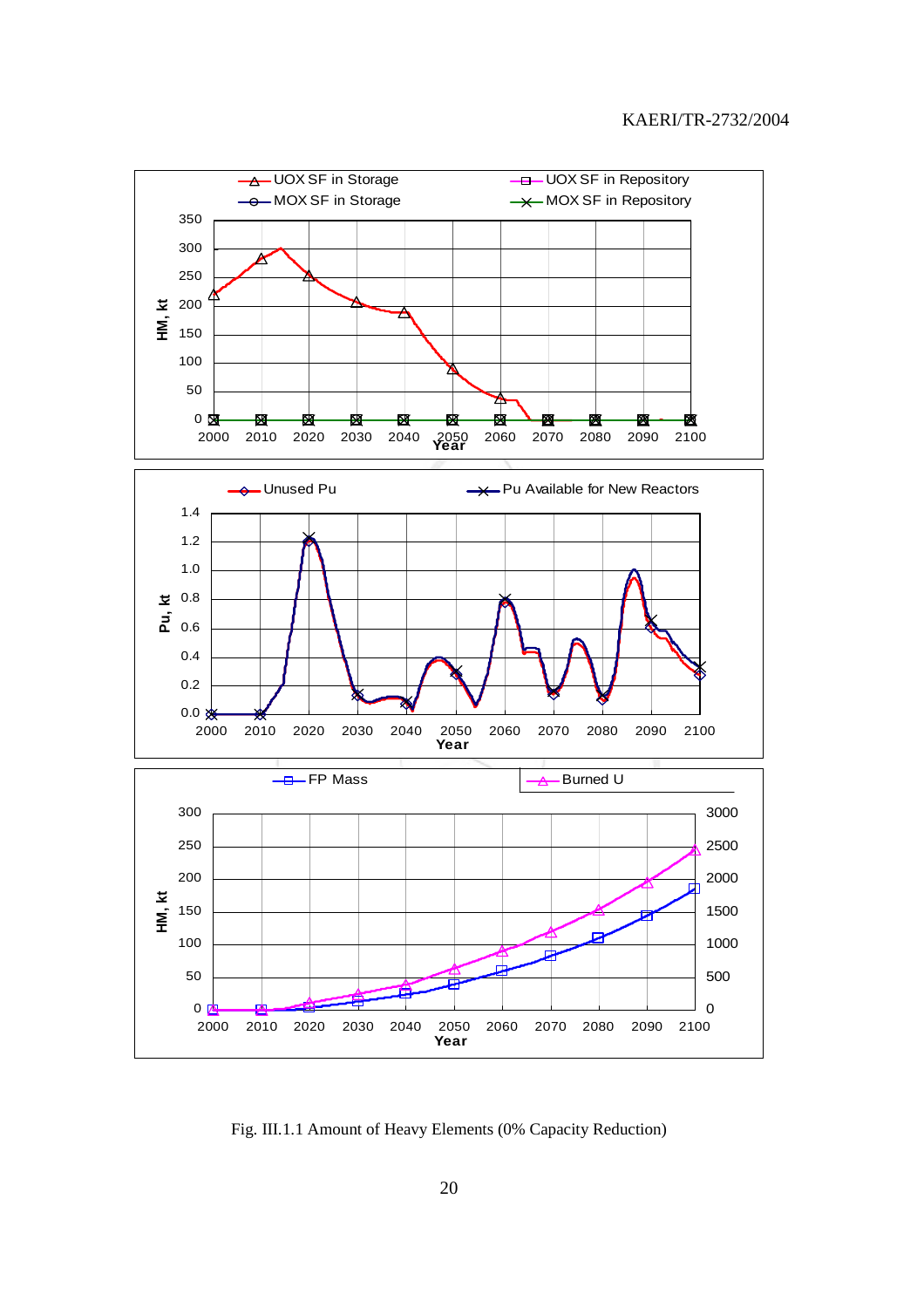

Fig. III.2.1 Amount of Heavy Elements (5% Capacity Reduction)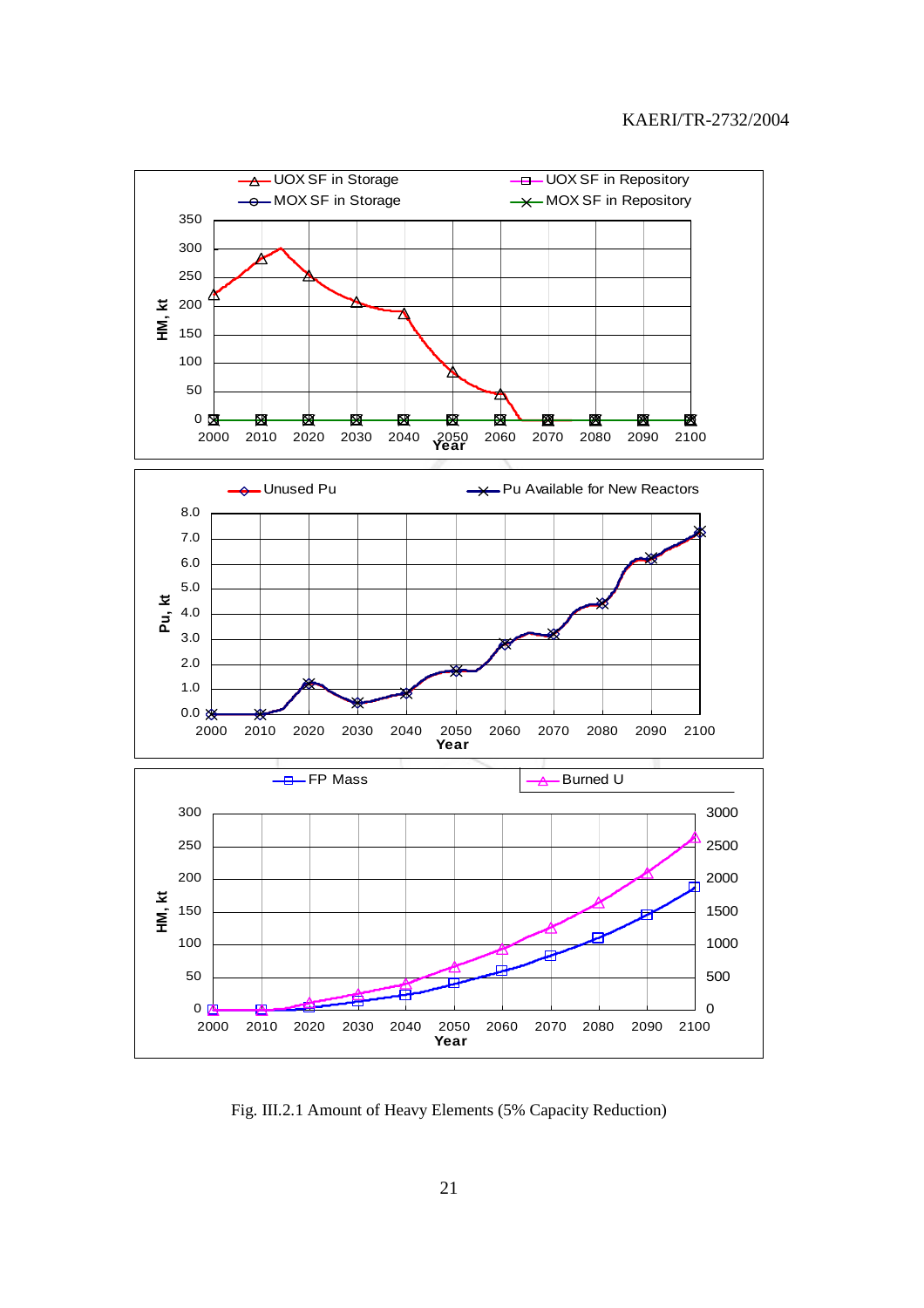

Fig. III.3.1 Amount of Heavy Elements (10% Capacity Reduction)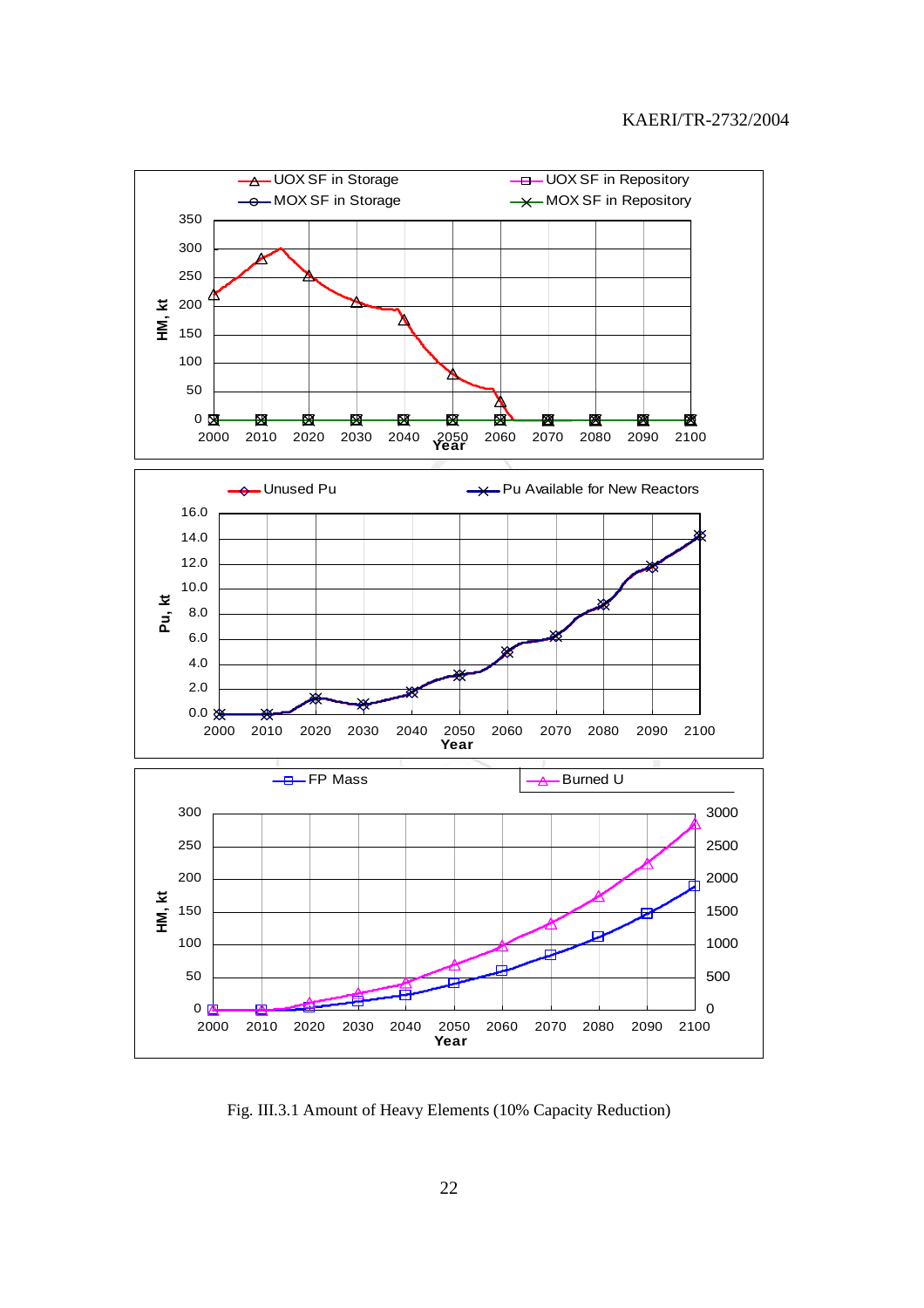

Fig. III.4.1 Amount of Heavy Elements (15% Capacity Reduction)

23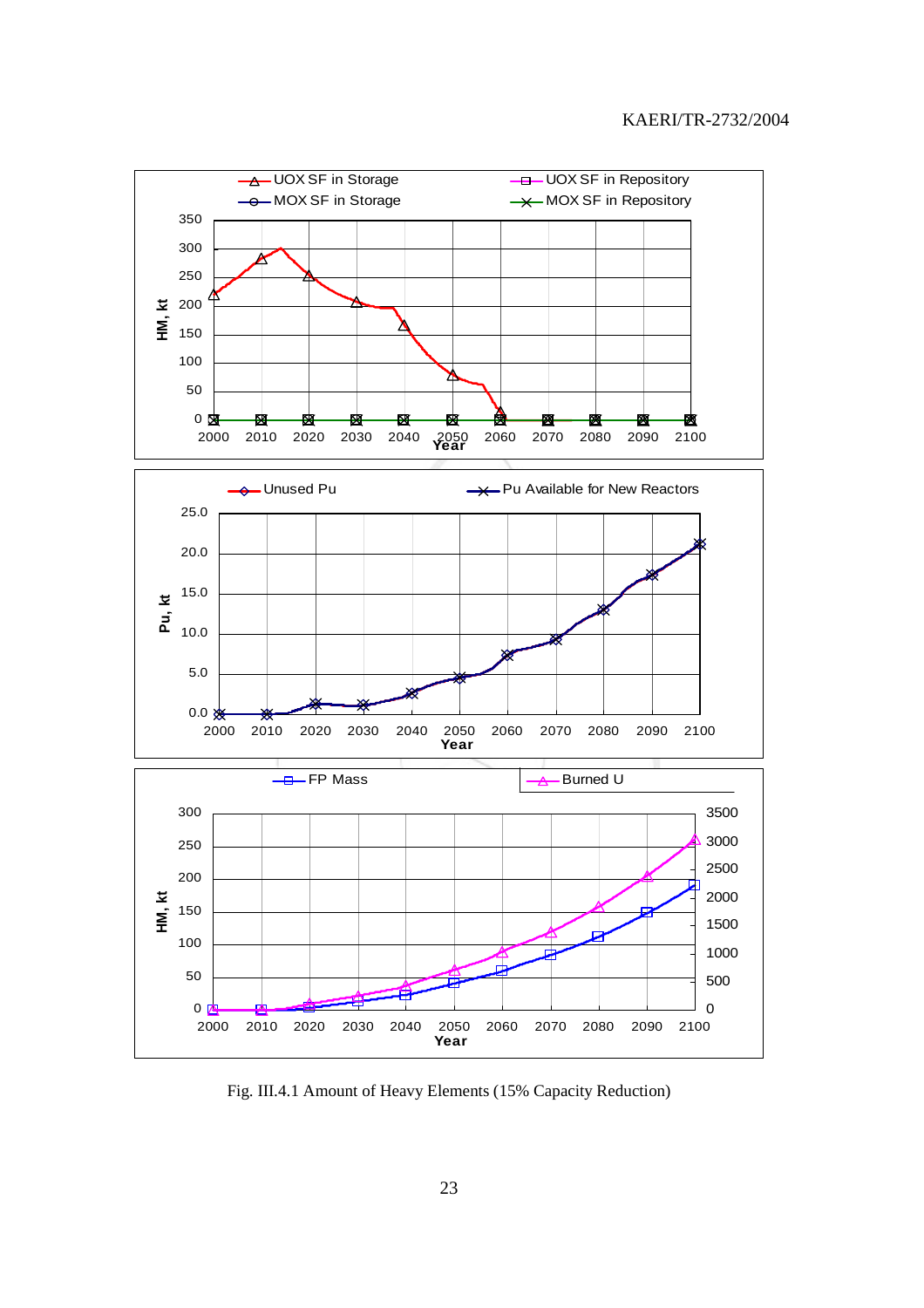

Fig. III.5.1 Comparison of Amount of Heavy Element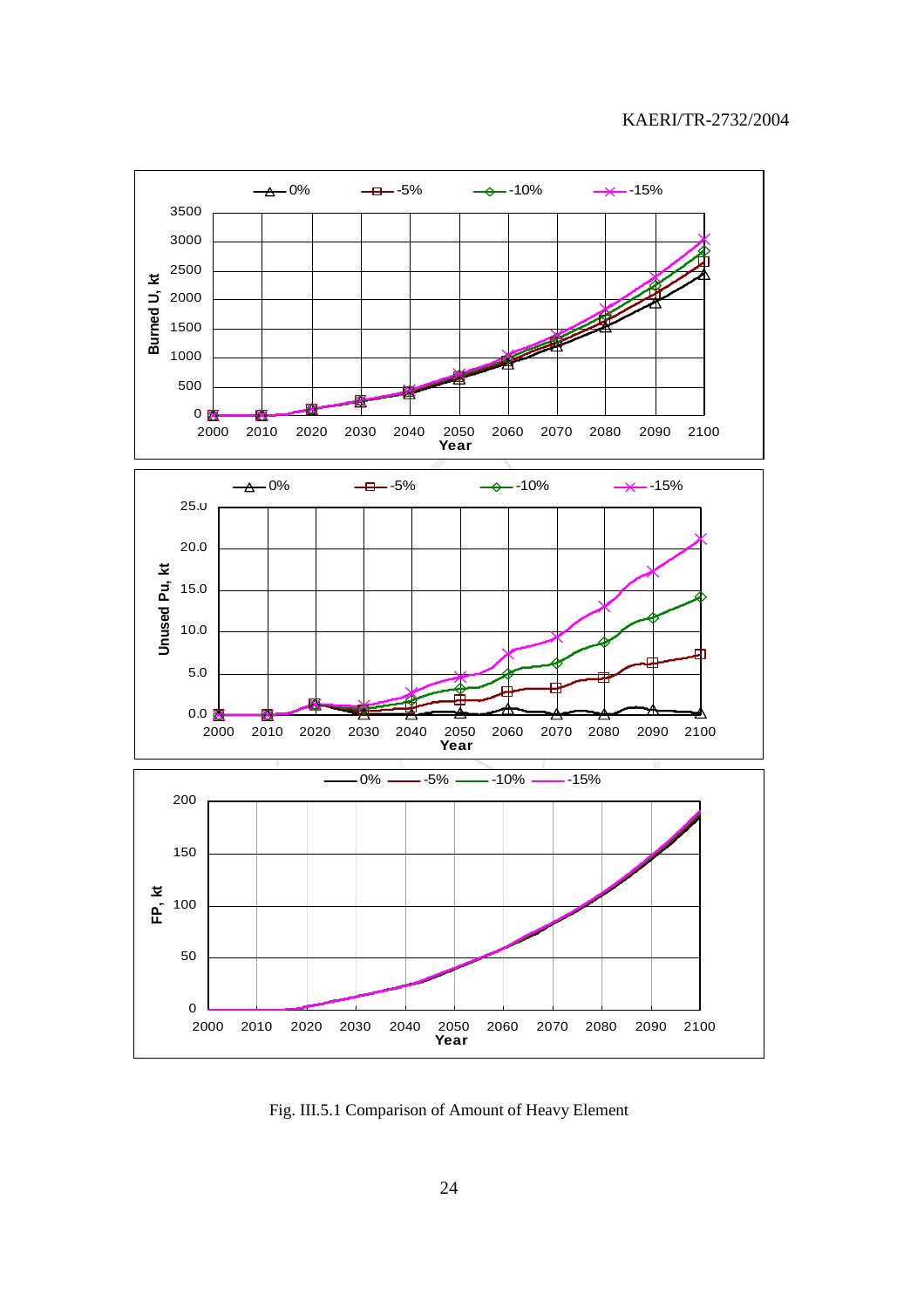|                                                                                                       |              |                      |     |                                                       | $\overline{\text{INIS}}$                   |               |  |  |
|-------------------------------------------------------------------------------------------------------|--------------|----------------------|-----|-------------------------------------------------------|--------------------------------------------|---------------|--|--|
| KAERI/TR-2732/2004                                                                                    |              |                      |     |                                                       |                                            |               |  |  |
| Environmental Sensitivity Studies for Gen-IV Roadmap Fast Reactor<br>$\sqrt{\phantom{a}}$<br>Scenario |              |                      |     |                                                       |                                            |               |  |  |
|                                                                                                       |              | $\big($              |     | $\mathcal{C}^{\prime}$                                |                                            |               |  |  |
|                                                                                                       |              |                      |     |                                                       |                                            |               |  |  |
|                                                                                                       |              |                      |     |                                                       |                                            | 2004.3.       |  |  |
|                                                                                                       | 24 p.        |                      |     | (V),<br>$\left( \begin{array}{c} \end{array} \right)$ |                                            | 26 Cm.        |  |  |
|                                                                                                       |              |                      |     |                                                       |                                            |               |  |  |
|                                                                                                       |              | $(\ ) ,$<br>$(\ ) ,$ | (0) |                                                       |                                            |               |  |  |
|                                                                                                       |              |                      |     |                                                       |                                            |               |  |  |
| $(15-20)$                                                                                             | <sup>1</sup> |                      |     |                                                       |                                            |               |  |  |
| $\overline{4}$                                                                                        | roadmap<br>, | $=1.0$               |     |                                                       |                                            | $^\mathrm{o}$ |  |  |
| 37%                                                                                                   |              |                      |     |                                                       | minor actinide                             |               |  |  |
| (10)                                                                                                  | )            | ,                    | ,   | $^\circ$                                              | $\overline{4}$<br>$\overline{\phantom{a}}$ | roadmap,      |  |  |